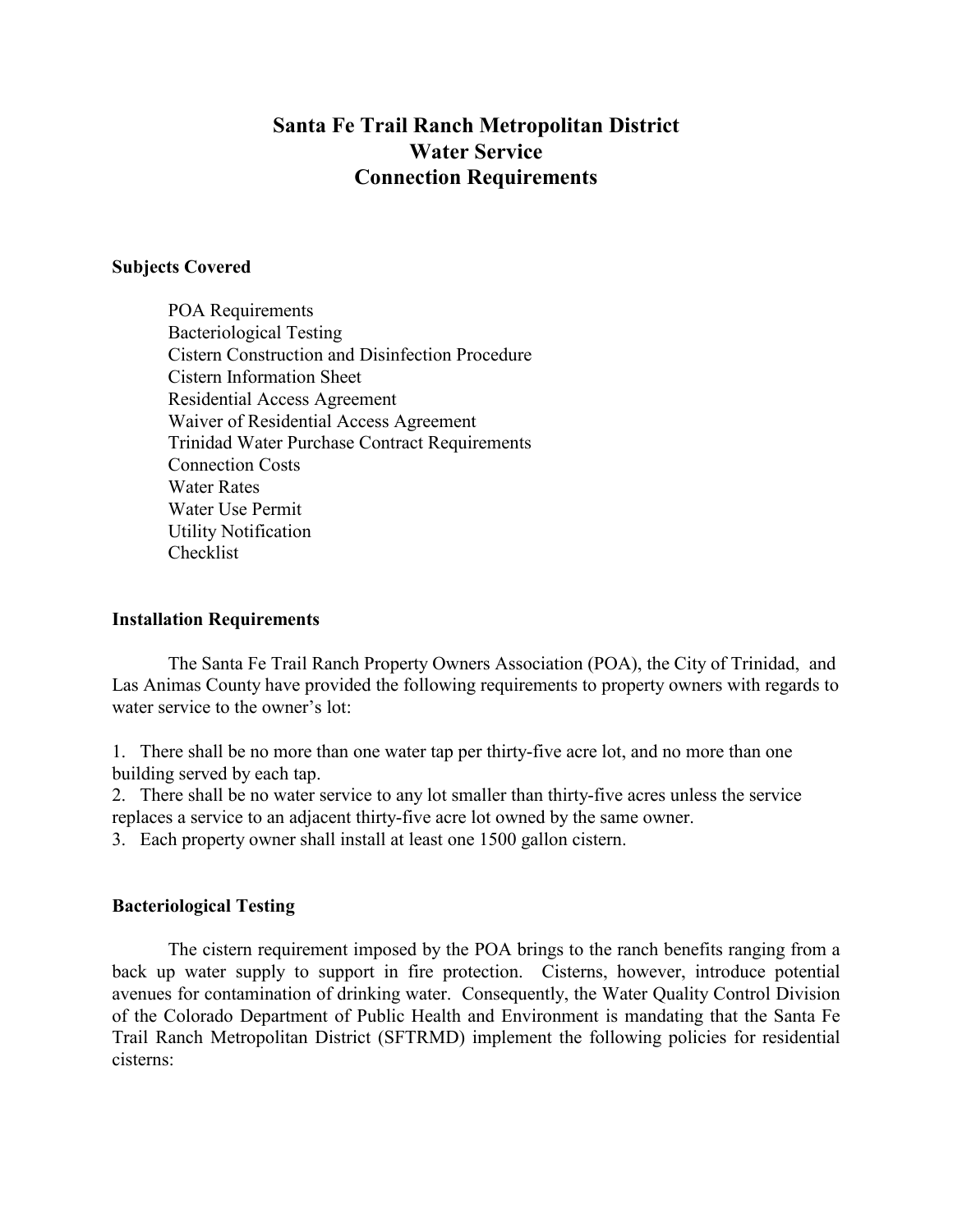1. Bacteriological testing of cisterns should be done annually by the property owner. Chlorine levels must be monitored regularly and adjusted by the owner.

2. If bacteriological contamination is detected in the initial test and in a retest, then a qualified individual should inspect the cistern to determine if the contamination may have been introduced due to the physical condition of the cistern.

3. Each property owner shall be provided instructions for Chlorine Residual Sampling especially as it applies to extended times the individual water supply is not used.

4. Each cistern should be inspected externally and internally by a qualified person at least once per year.

#### External Inspection

- Determine that the location of the cistern will not allow surface water to enter the system.
- Assure that adequate fencing is in place to prevent livestock or other animals near the cistern.
- Assure that #24 mesh screens are in place on air vents.
- Assure access covers are not cracked and are sealed.

#### Internal Inspection

- No floating matter of any kind is observed on the water surface.
- Water is clear, not cloudy.

 No cracks are evident on the sides, walls, bottoms, or top of the cistern when viewing from the riser on the access portal.

Bacteriological testing by the Metro District will be based upon the Colorado Primary Drinking Water Regulations.

 Each month SFTRMD or its Contractor will collect water samples from the system based upon SFTRMD's sampling plan. Representative residences will be selected on a rotating basis so that water from residences on that list is tested annually. Samples will be submitted to a Colorado Department of Public Health and Environment approved lab for testing. Owners will be provided the testing schedule for their residence in advance. Owners will be required to sign a "Residential Access Agreement" to allow SFTRMD or it's Contractor on premises to perform the sampling.

Owners will be notified in writing of the results of tests from their water sample.

#### **Cistern Construction and Disinfection Procedure**

The Water Quality Control Division of the Colorado Department of Public Health and Environment are requiring the SFTRMD provide cistern construction and disinfection procedures. These procedures are found under this subjects title included in this package.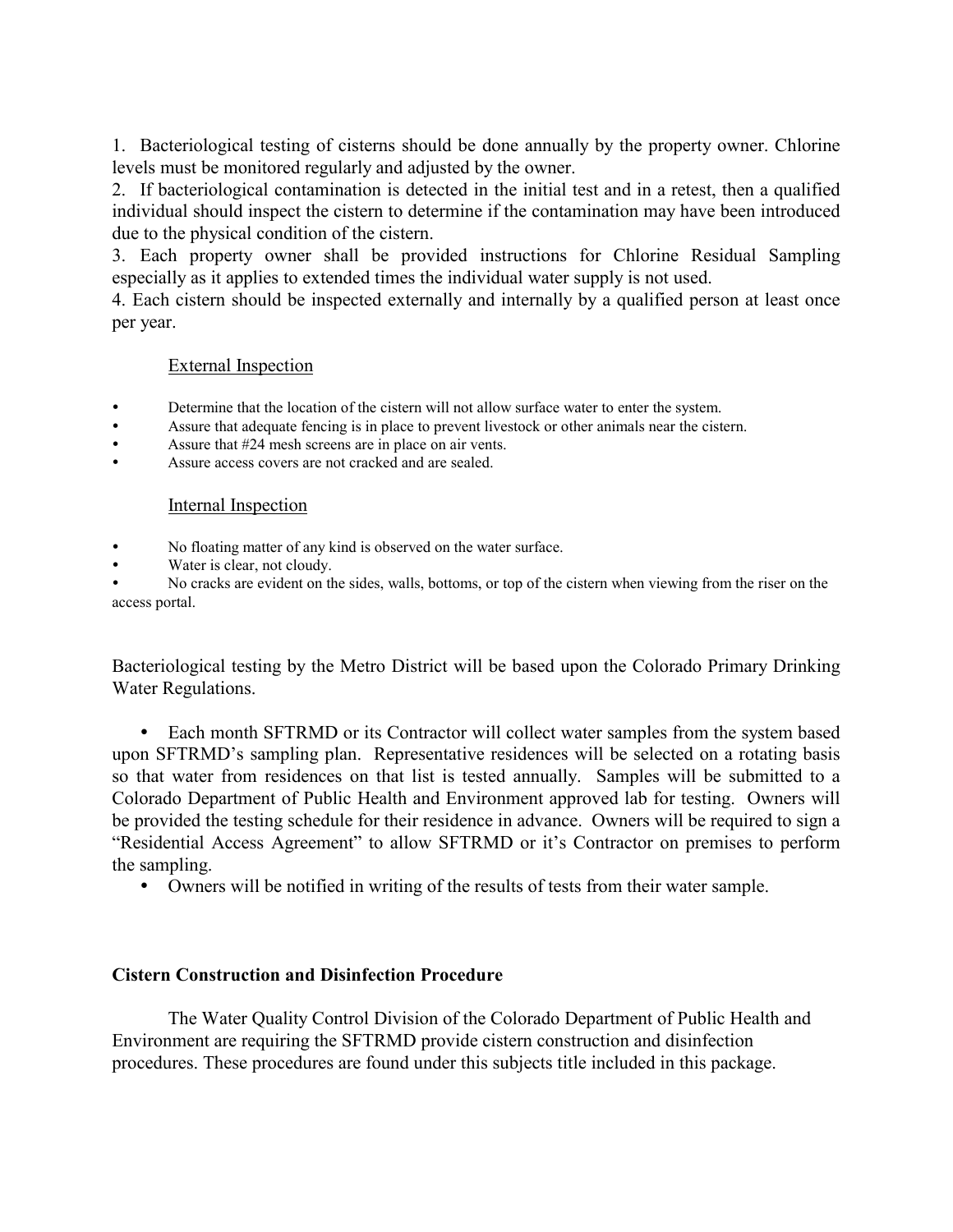### **Cistern Information Sheet**

This sheet is included in this package to provide the SFTRMD the information it needs for monitoring purposes.

### **Residential Access Agreement**

This Agreement will require your signature to allow the SFTRMD or it's contractor on your premises to perform the bacteriological testing.

#### **Waiver of Residential Access Agreement**

This Agreement is provided in the event you wish not to participate in the Micro biological testing program the SFTRMD has implemented.

## **Trinidad Water Purchase Contract Requirements**

The contract the SFTRMD has with the City of Trinidad includes the following requirements property owners must agree and comply with:

- Each property owner must agree to a consent of annexation.
- Water usage is forbidden for commercial or industrial use.
- Each water tap may be used by the deeded property owner only.
- No one, including property owners, are allowed to obtain water from any flushing hydrant.
- Property owners are not permitted to sell water from their tap.
- Theft of SFTRMD water by any means including meter by-pass is forbidden.

# **For other than the agreement of annexation, violations to any of the above are punishable by a minimum fine of \$10,300.00, per the City of Trinidad**.

## **Connection Costs**

The following fees will be collected by the Metro District and forwarded to the City of Trinidad:

- A one time plant Investment fee of \$3200.00 per tap (one per lot).
- A one time water rights offset fee of \$2500.00 per tap (one per lot).